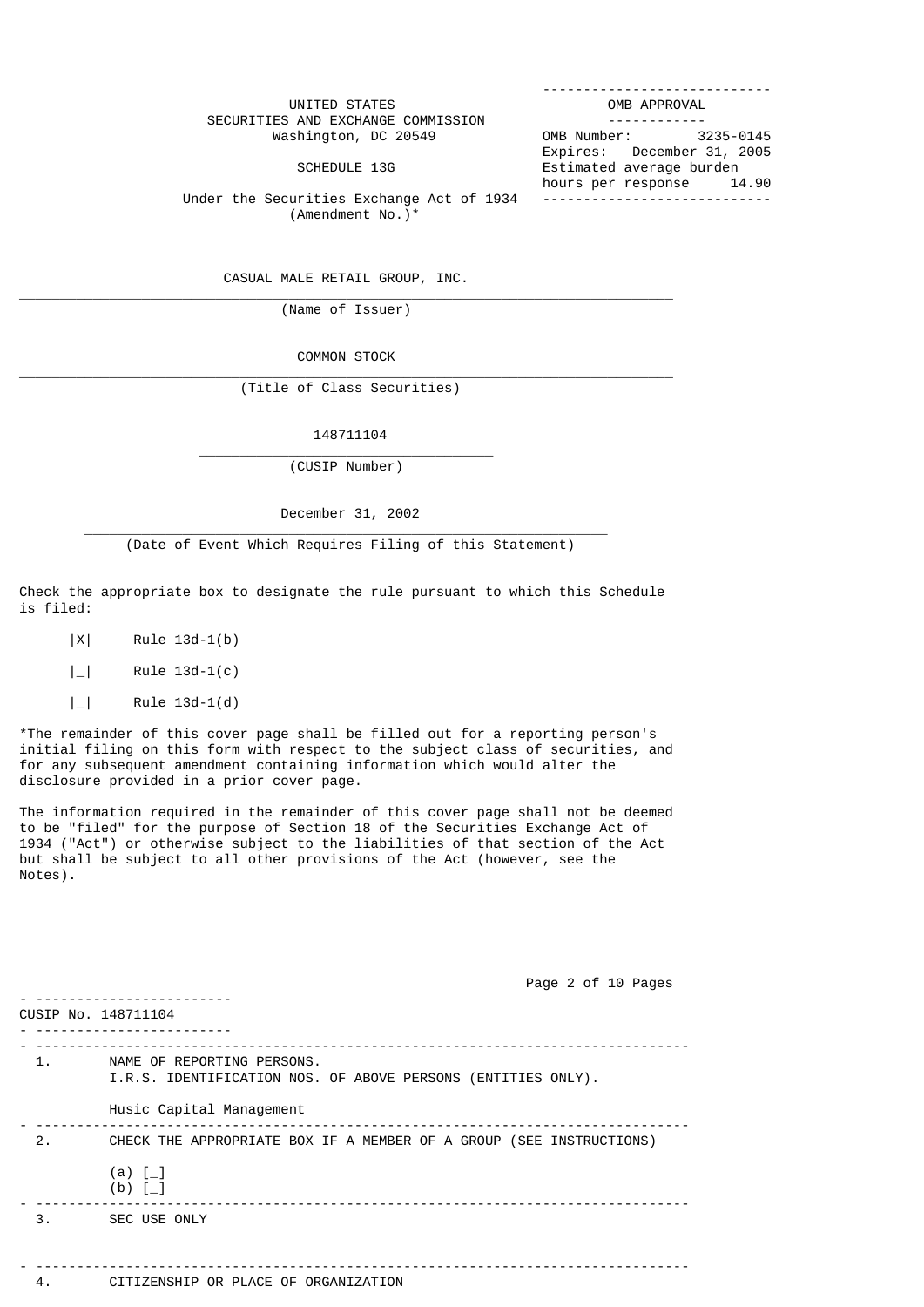| California                                                                                         |                                                 |  |                                                                  |
|----------------------------------------------------------------------------------------------------|-------------------------------------------------|--|------------------------------------------------------------------|
|                                                                                                    |                                                 |  | 5. SOLE VOTING POWER                                             |
|                                                                                                    |                                                 |  | 2,243,400                                                        |
| NUMBER OF<br><b>SHARES</b><br>BENEFICIALLY<br>OWNED BY<br><b>EACH</b><br>REPORTING<br>PERSON WITH: |                                                 |  | 6. SHARED VOTING POWER                                           |
|                                                                                                    |                                                 |  | 0                                                                |
|                                                                                                    |                                                 |  | 7. SOLE DISPOSITIVE POWER                                        |
|                                                                                                    |                                                 |  | 2,243,400                                                        |
|                                                                                                    |                                                 |  | 8. SHARED DISPOSITIVE POWER                                      |
|                                                                                                    |                                                 |  | 0                                                                |
| 9.                                                                                                 |                                                 |  | AGGREGATE AMOUNT BENEFICIALLY OWNED BY EACH REPORTING PERSON     |
|                                                                                                    | 2,243,400                                       |  |                                                                  |
| 10.                                                                                                | (SEE INSTRUCTIONS)                              |  | CHECK IF THE AGGREGATE AMOUNT IN ROW (9) EXCLUDES CERTAIN SHARES |
| 11.                                                                                                |                                                 |  | PERCENT OF CLASS REPRESENTED BY AMOUNT IN ROW (9)                |
|                                                                                                    | 13.7%                                           |  |                                                                  |
|                                                                                                    | 12. TYPE OF REPORTING PERSON (SEE INSTRUCTIONS) |  |                                                                  |
|                                                                                                    | PN, IA                                          |  |                                                                  |
|                                                                                                    |                                                 |  |                                                                  |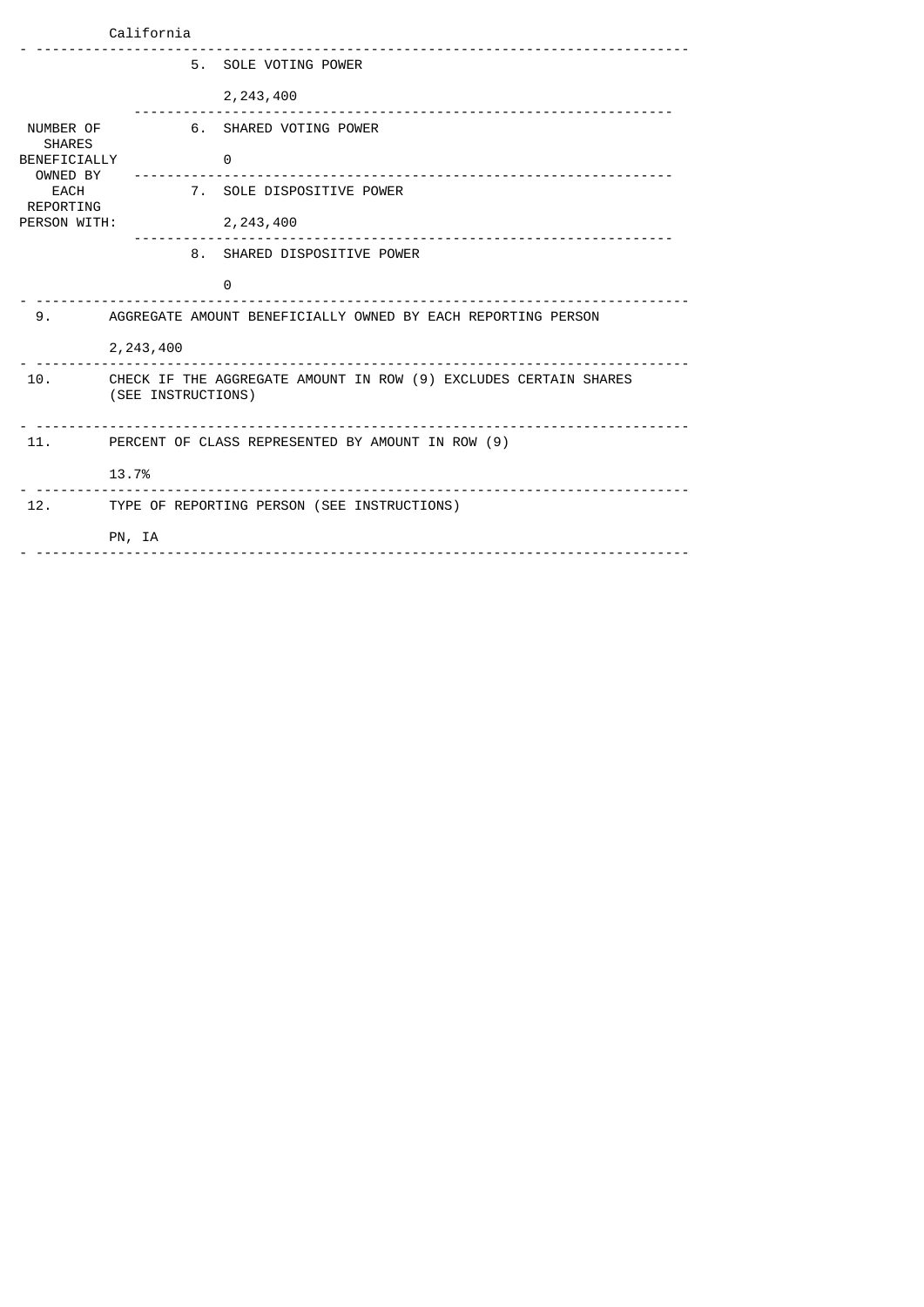| CUSIP No. 148711104        |                                                                                            |  |  |  |
|----------------------------|--------------------------------------------------------------------------------------------|--|--|--|
|                            | NAME OF REPORTING PERSONS.<br>I.R.S. IDENTIFICATION NOS. OF ABOVE PERSONS (ENTITIES ONLY). |  |  |  |
|                            | Frank J. Husic & Co.                                                                       |  |  |  |
|                            | 2. CHECK THE APPROPRIATE BOX IF A MEMBER OF A GROUP (SEE INSTRUCTIONS)                     |  |  |  |
|                            | (a) $[-]$<br>$(b)$ $[-]$                                                                   |  |  |  |
|                            | 3. SEC USE ONLY                                                                            |  |  |  |
|                            | 4. CITIZENSHIP OR PLACE OF ORGANIZATION                                                    |  |  |  |
|                            | California                                                                                 |  |  |  |
|                            | 5. SOLE VOTING POWER                                                                       |  |  |  |
|                            | 2, 243, 400                                                                                |  |  |  |
| NUMBER OF<br><b>SHARES</b> | 6. SHARED VOTING POWER                                                                     |  |  |  |
| BENEFICIALLY<br>OWNED BY   | $\overline{0}$                                                                             |  |  |  |
| EACH<br>REPORTING          | 7. SOLE DISPOSITIVE POWER                                                                  |  |  |  |
| PERSON WITH:               | 2, 243, 400                                                                                |  |  |  |
|                            | 8. SHARED DISPOSITIVE POWER                                                                |  |  |  |
|                            | 0                                                                                          |  |  |  |
|                            | AGGREGATE AMOUNT BENEFICIALLY OWNED BY EACH REPORTING PERSON                               |  |  |  |
|                            | 2,243,400                                                                                  |  |  |  |
| 10.                        | CHECK IF THE AGGREGATE AMOUNT IN ROW (9) EXCLUDES CERTAIN SHARES<br>(SEE INSTRUCTIONS)     |  |  |  |
| 11.                        | PERCENT OF CLASS REPRESENTED BY AMOUNT IN ROW (9)                                          |  |  |  |
|                            | 13.7%                                                                                      |  |  |  |
|                            | 12. TYPE OF REPORTING PERSON (SEE INSTRUCTIONS)                                            |  |  |  |
|                            | CO, HC                                                                                     |  |  |  |
|                            |                                                                                            |  |  |  |

Page 3 of 10 Pages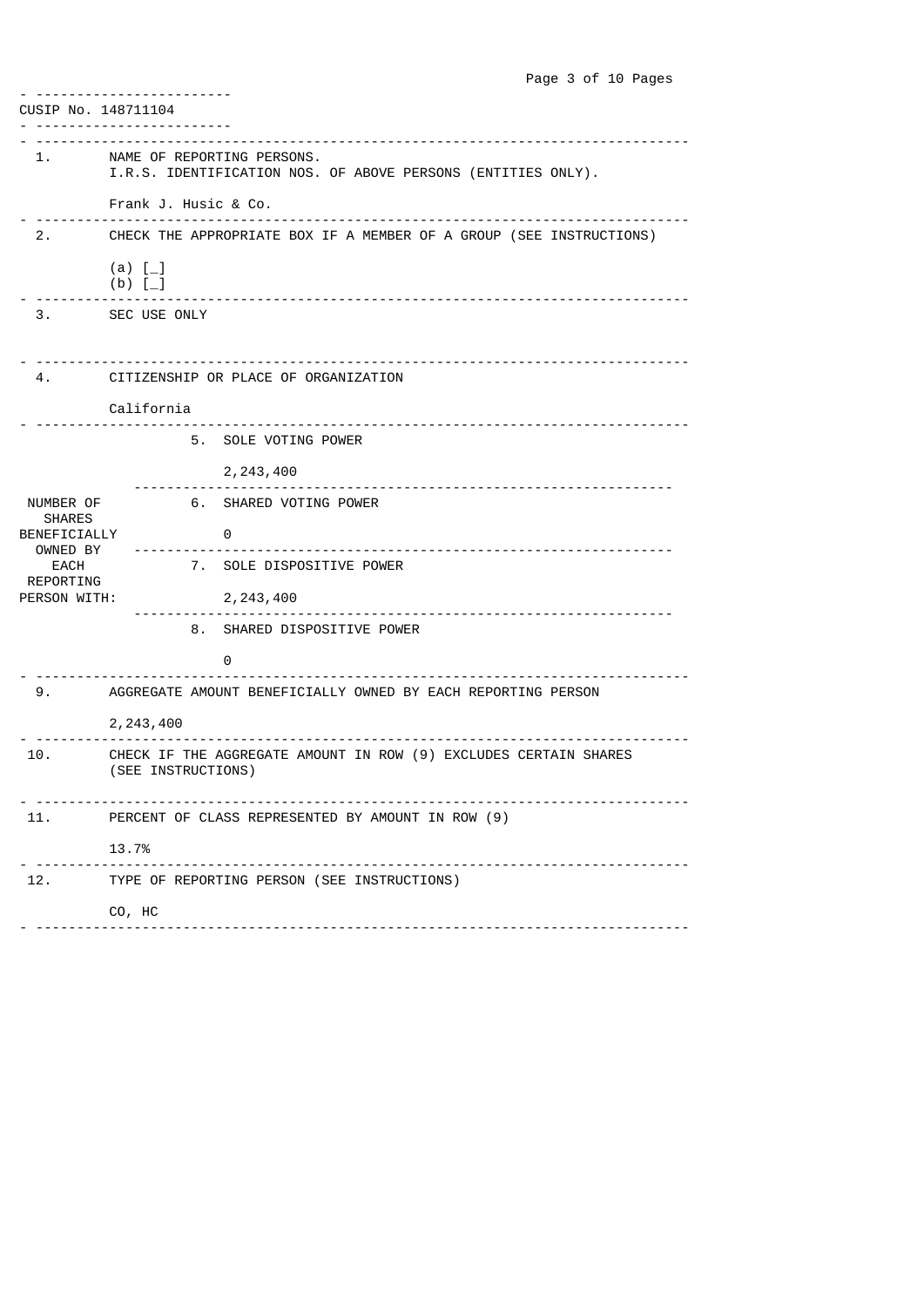|                                           | Page 4 of 10 Pages                                                                         |  |  |  |
|-------------------------------------------|--------------------------------------------------------------------------------------------|--|--|--|
| CUSIP No. 148711104                       |                                                                                            |  |  |  |
|                                           | --------------<br>---------                                                                |  |  |  |
| 1.                                        | NAME OF REPORTING PERSONS.<br>I.R.S. IDENTIFICATION NOS. OF ABOVE PERSONS (ENTITIES ONLY). |  |  |  |
|                                           | Frank J. Husic<br>_____________________________                                            |  |  |  |
| 2.                                        | CHECK THE APPROPRIATE BOX IF A MEMBER OF A GROUP (SEE INSTRUCTIONS)                        |  |  |  |
|                                           | (a) $[-]$<br>(b) <sup>[</sup> ]                                                            |  |  |  |
|                                           | 3. SEC USE ONLY                                                                            |  |  |  |
|                                           | CITIZENSHIP OR PLACE OF ORGANIZATION                                                       |  |  |  |
|                                           |                                                                                            |  |  |  |
|                                           | California<br>----------------------------------                                           |  |  |  |
|                                           | 5. SOLE VOTING POWER                                                                       |  |  |  |
|                                           | 2, 243, 400                                                                                |  |  |  |
| NUMBER OF                                 | 6. SHARED VOTING POWER                                                                     |  |  |  |
| <b>SHARES</b><br>BENEFICIALLY<br>OWNED BY | - 0                                                                                        |  |  |  |
| EACH<br>REPORTING                         | 7. SOLE DISPOSITIVE POWER                                                                  |  |  |  |
| PERSON WITH:                              | 2, 243, 400                                                                                |  |  |  |
|                                           | 8. SHARED DISPOSITIVE POWER                                                                |  |  |  |
|                                           | 0                                                                                          |  |  |  |
| 9.                                        | AGGREGATE AMOUNT BENEFICIALLY OWNED BY EACH REPORTING PERSON                               |  |  |  |
|                                           | 2, 243, 400                                                                                |  |  |  |
| 10.                                       | CHECK IF THE AGGREGATE AMOUNT IN ROW (9) EXCLUDES CERTAIN SHARES<br>(SEE INSTRUCTIONS)     |  |  |  |
| 11.                                       | PERCENT OF CLASS REPRESENTED BY AMOUNT IN ROW (9)                                          |  |  |  |
|                                           | 13.7%                                                                                      |  |  |  |
|                                           | 12. TYPE OF REPORTING PERSON (SEE INSTRUCTIONS)                                            |  |  |  |
|                                           | IN, HC                                                                                     |  |  |  |
|                                           |                                                                                            |  |  |  |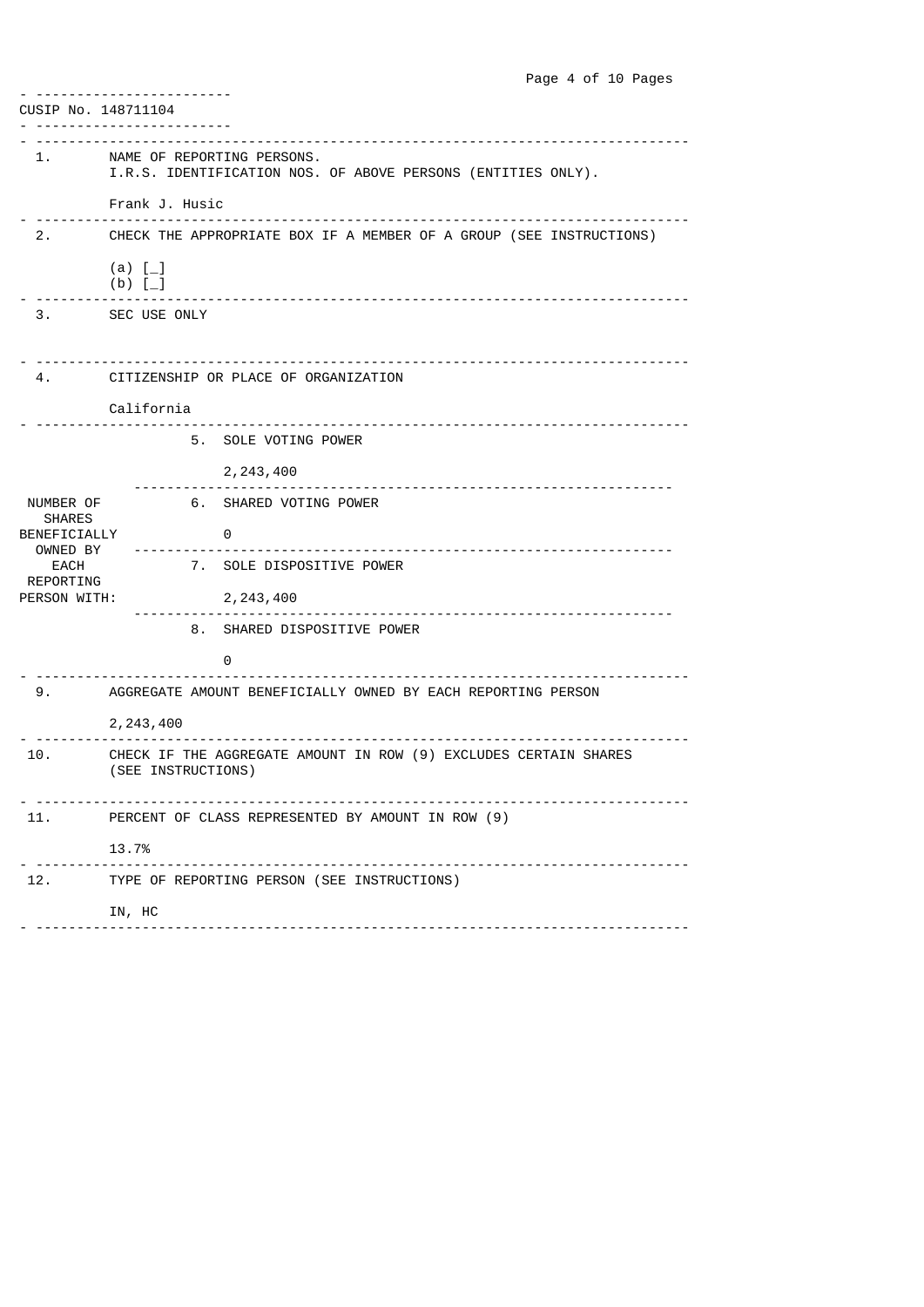### Item 1.

(a) Name of Issuer

Casual Male Retail Group, Inc. (formerly Designs, Inc.)

(b) Address of Issuer's Principal Executive Office

 555 Turnpike Street Canton, MA 02021

# Item 2.

(a) Name of Person Filing

 This statement is being filed by (i) Husic Capital Management, a California limited partnership and registered investment adviser ("IA"), (ii) Frank J. Husic and Co., a California corporation ("Corporate G.P.") and (iii) Frank J. Husic ("Shareholder") (collectively, the "Reporting Persons"). Corporate G.P. controls IA by virtue of its position as the sole general partner of IA. Shareholder controls IA by virtue of Shareholder's position as the sole shareholder of Corporate G.P.

 IA's beneficial ownership of the Common Stock is direct as a result of IA's discretionary authority to buy, sell, and vote shares of such Common Stock for its investment advisory clients. Corporate G.P.'s beneficial ownership of Common Stock is indirect as a result of its control of IA. Shareholder's beneficial ownership of Common Stock is indirect as a result of Shareholder's stock ownership in Corporate G.P. The beneficial ownership of the Corporate G.P. and Shareholder is reported solely because Rules 13d-1(a) and (b) under the Securities Exchange Act of 1934, as amended, require any person who is "directly or indirectly" the beneficial owner of more than five percent of any equity security of a specified class to file a Schedule 13G within the specified time period. The answers in blocks 5, 7, 9 and 11 above and in responses to item 4 by Corporate G.P. and Shareholder are given on the basis of the "indirect" beneficial ownership referred to in such Rule, based on the direct beneficial ownership of Common Stock by IA and the relationship of Corporate G.P. and Shareholder to IA referred to above.

> Information with respect to each Reporting Person is given solely by the respective Reporting Person, and no Reporting Person undertakes hereby any responsibility for the accuracy or completeness of such information concerning any other Reporting Person.

(b) Address of Principal Business Office or, if none, Residence

IA's Principal Business Office is located at:

 555 California Street, Suite 2900 San Francisco, California 94104

Corporate G.P.'s Principal Business Office is located at:

 555 California Street, Suite 2900 San Francisco, California 94104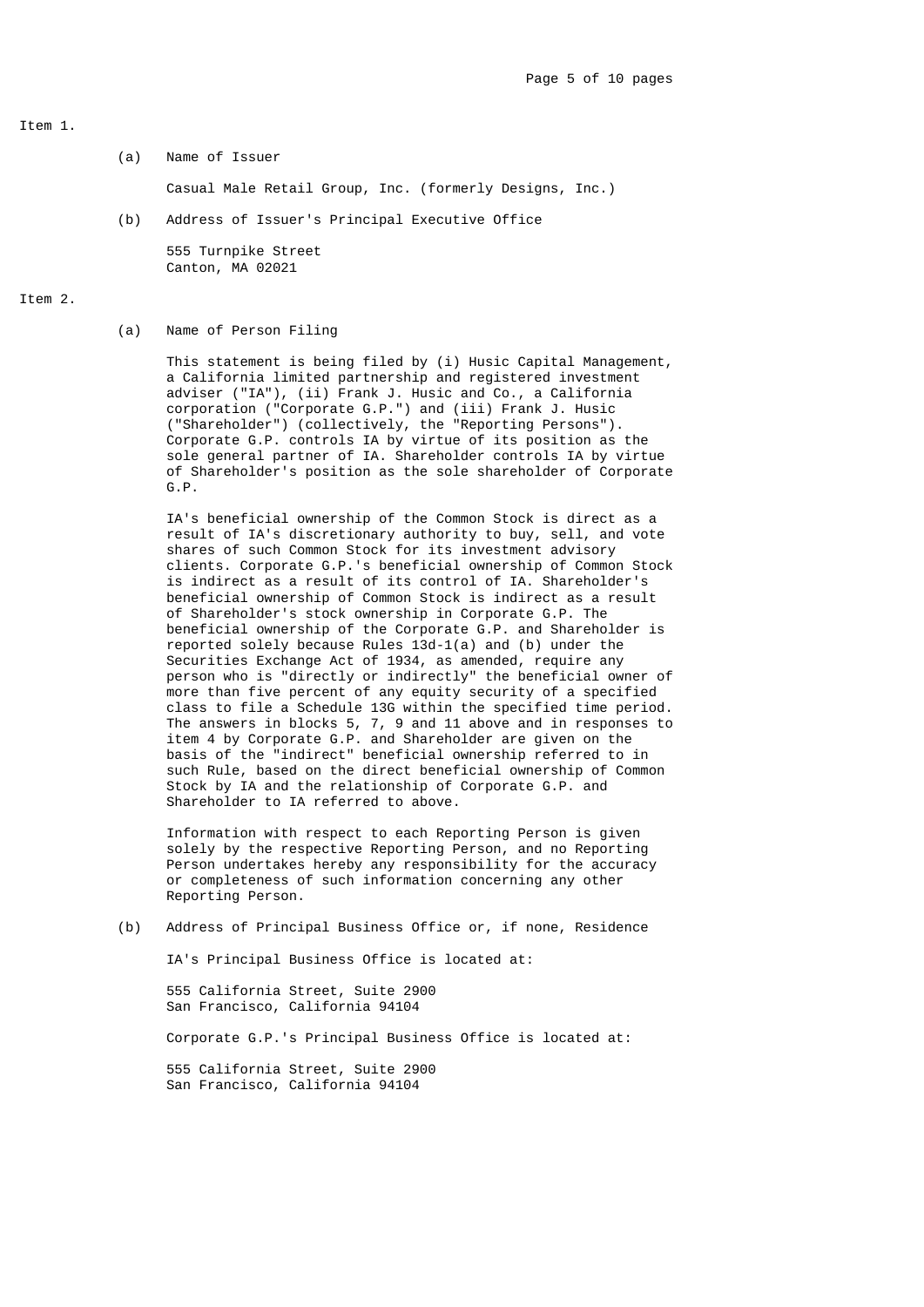Shareholder's Principal Business Office is located at:

 555 California Street, Suite 2900 San Francisco, California 94104

(c) Citizenship

 IA is a California limited partnership Corporate G.P. is a California corporation Shareholder is a United States citizen

(d) Title of Class of Securities

Common

(e) CUSIP Number

148711104

- Item 3 If this statement is filed pursuant to Sections 240.13d(b) or 240.13d-2(b) or (c), check whether the person filing is a:
	- (a) |\_| Broker or dealer registered under section 15 of the Act (15 U.S.C. 78o).
	- (b)  $\vert \_ \vert$  Bank as defined in section 3(a)(6) of the Act (15 U.S.C. 78c)
	- (c)  $\vert \_ \vert$  Insurance Company as defined in section 3(a)(19) of the Act (15 U.S.C. 78c).
	- (d) |\_| Investment company registered under section 8 of the Investment Company Act of 1940 (15 U.S.C. 80a-8).
	- (e) |X| An investment adviser in accordance with Section  $240.13D-1(b)(1)(ii)(E);$
	- (f) |\_| An employee benefit plan or endowment fund in accordance with Section 240.13d-1(b)(10(ii)(F);
	- (g) |\_| A parent holding company or control person in accordance with Section  $249, 13d-1(b)(1)(iii)(G);$
	- (h) |\_| A savings associations as defined in Section 3(b) of the Federal Deposit Insurance Act (12 U.S.C. 1813)
- (i) |\_| A church plan that is excluded from the definition of an investment company under section 3(c)(114) of the Investment Company Act of 1940 (15 U.S.C. 80a-3);
	- (j) |\_| Group, in accordance with Section 240.13d-1(b)(1)(ii)(J).
- Item 4. Ownership

Common Stock:

| Amount Beneficially Owned: | 2,243,400 |
|----------------------------|-----------|
|                            | --------- |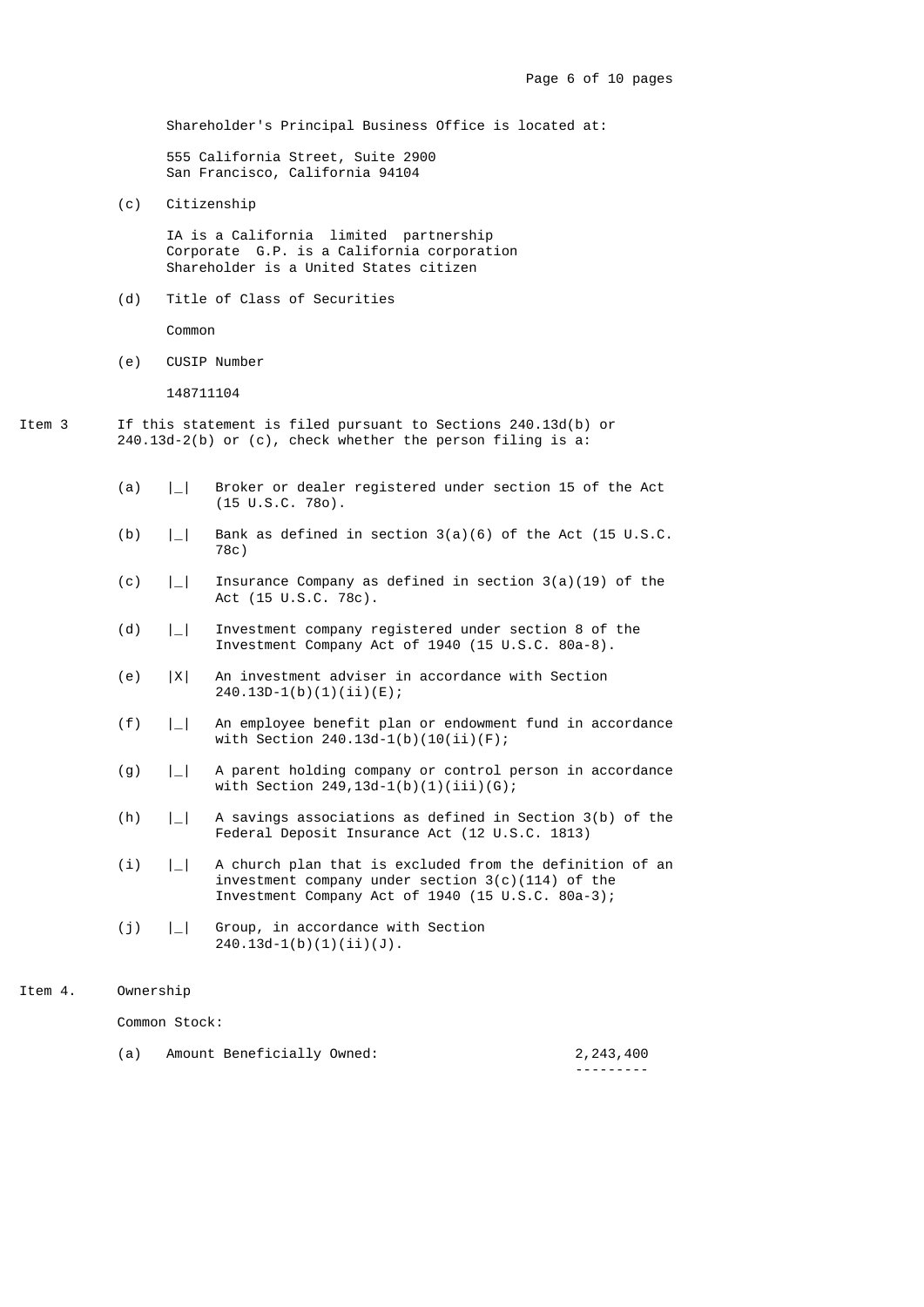| (b) |       | Percent of Class:                                               | 13.7%       |
|-----|-------|-----------------------------------------------------------------|-------------|
| (c) | have: | Number of shares as to which the joint filers                   |             |
|     | (i)   | sole power to vote or to direct the vote:                       | 2, 243, 400 |
|     | (iii) | shared power to vote of to direct the vote: 0                   |             |
|     |       | (iii) sole power to dispose or to direct the<br>disposition of: | 2, 243, 400 |
|     | (iv)  | shared power to dispose of or to direct<br>the disposition of:  | 0           |
|     |       |                                                                 |             |

Item 5. Ownership of Five Percent or Less of a Class

 If this statement is being filed to report the fact that as of the date hereof the reporting person has ceased to be the beneficial owner of more than five percent of the class of securities, check the following |\_|.

Item 6. Ownership of More than Five Percent on Behalf of Another Person

 IA, a registered investment adviser, Corporate G.P., IA's sole general partner, and Shareholder, the sole shareholder of Corporate G.P., have the right or the power to direct the receipt of dividends from Common Stock, and to direct the receipt of proceeds from the sale of Common Stock to IA's investment advisory clients. No single investment advisory client of IA owns more than 5% of the Common Stock.

Item 7. Identification and Classification of the Subsidiary Which Acquired the Security Being Reported on By the Parent Holding Company

> Corporate G.P. and Shareholder are the equivalent of parent holding companies for purposes of the Schedule 13G. IA is the equivalent of Corporate G.P.'s direct subsidiary and Shareholder's indirect subsidiary, and IA acquired the security being reported on by Corporate G.P. and Shareholder. IA is a registered investment adviser. See Exhibit B.

Item 8 Identification and Classification of Members of the Group

Not applicable.

Item 9 Notice of Dissolution of Group

Not applicable.

- Item 10. Certification
	- (a) The following certification shall be included if the statement is filed pursuant to 240.13d-l (b):

 By signing below I certify that, to the best of my knowledge and belief, the securities referred to above were acquired and are held in the ordinary course of business and were not acquired and are not held for the purpose of or with the effect of changing or influencing the control of the issuer of the securities and were not acquired and are not held in connection with or as a participant in any transaction having that purpose or effect.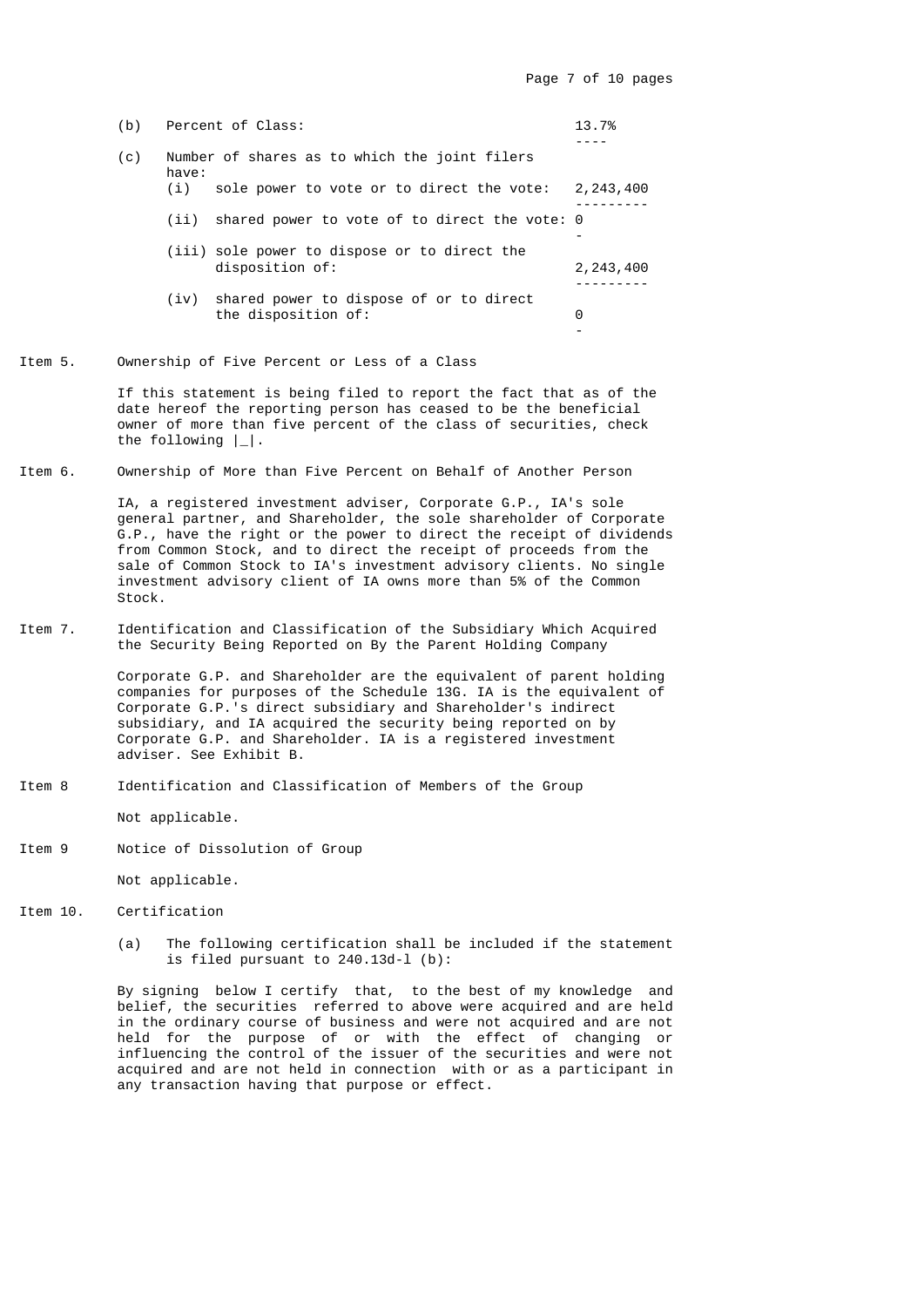### SIGNATURE

After reasonable inquiry and to the best of my knowledge and belief, I certify that the information set forth in this statement is true, complete and correct.

Date: January 9, 2003

HUSIC CAPITAL MANAGEMENT

 By: Frank J. Husic & Co. Its: General Partner

> By: /s/ John Sanders ---------------- John Sanders Compliance Officer

FRANK J. HUSIC & CO.

 By: Frank J. Husic & Co. Its: General Partner

 By: /s/ John Sanders ---------------- John Sanders Compliance Officer

FRANK J. HUSIC

 /s/ Frank J. Husic ------------------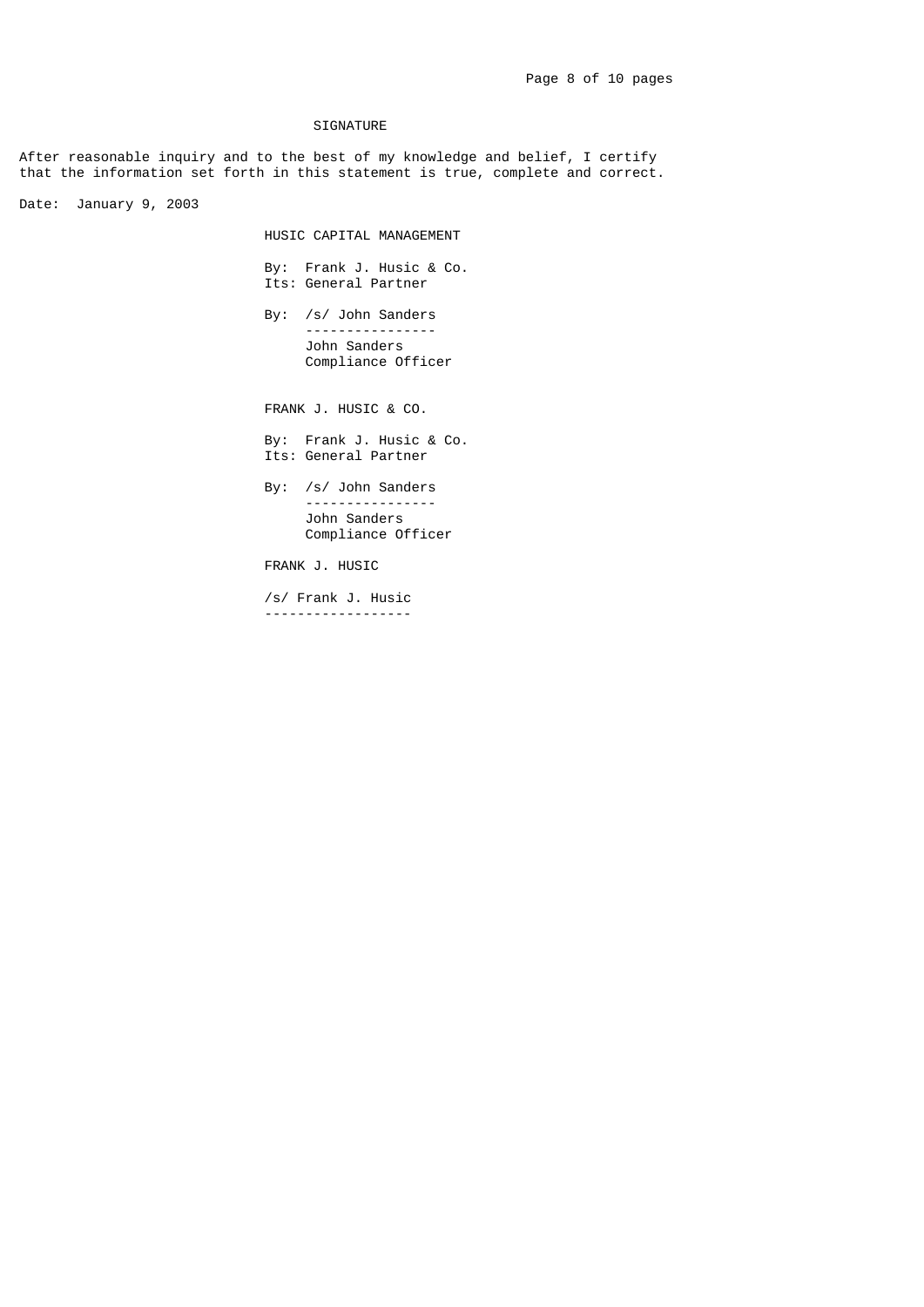#### EXHIBIT A ---------

# Identification and Classification of Members of the Group ---------------------------------------------------------

Pursuant to Rule 13d-1(b)(1)(ii)(J) and Rule 13d-1(k)(1) under the Securities and Exchange Act of 1934, the members of the group making this joint filing are identified and classified as follows:

### Name Classification<br>
The Classification<br>
The Classification ---- --------------

Not applicable.  $\blacksquare$